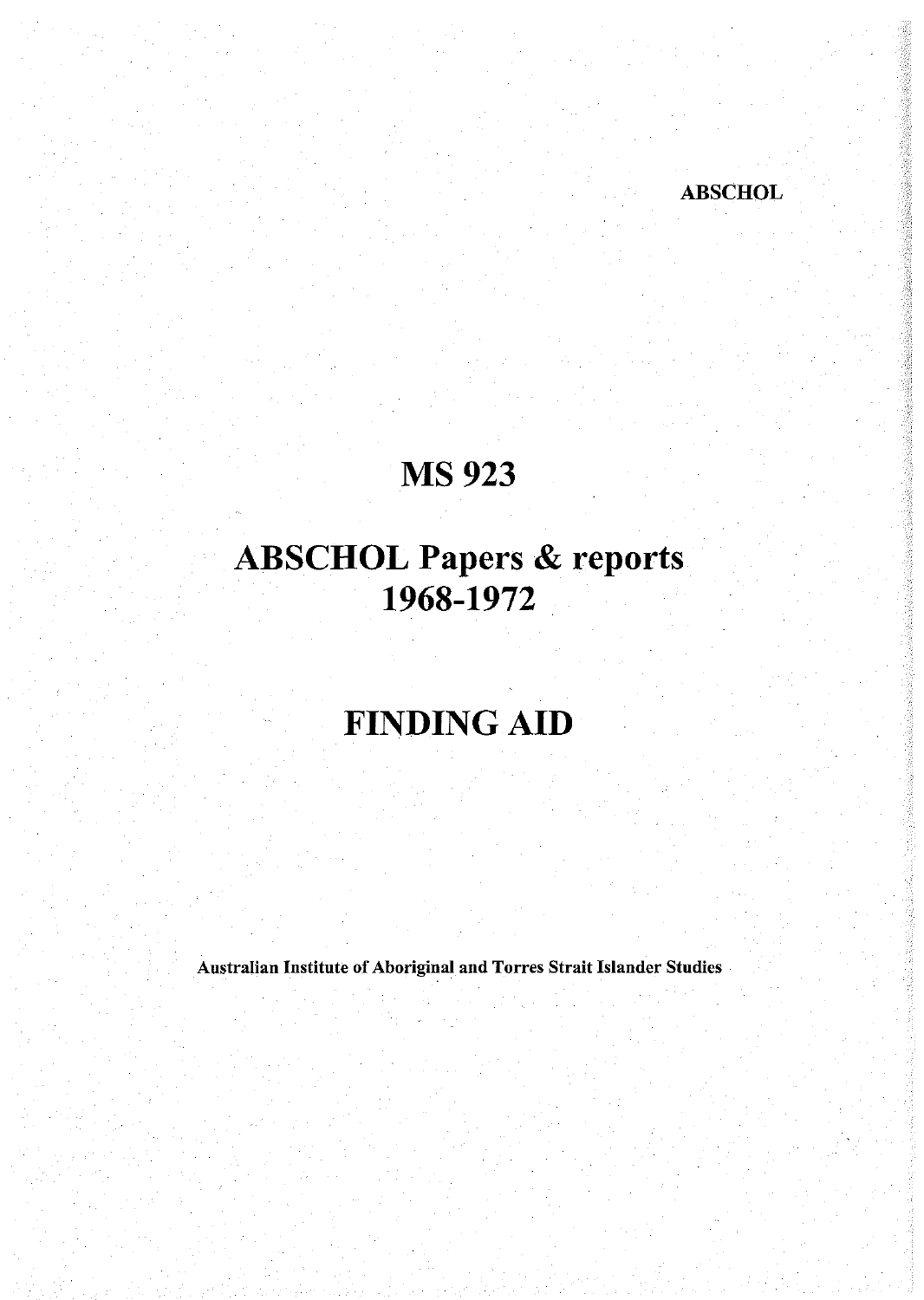Ms 923 ABSCHOL

A1;82

Papers and reports, publications, miscellaneous periodicals, 1968-72.

#### Contents:

- (a) Abschol papers, reports; and related lealets and pamphlets:
	- (1) Aboriginal quarterly copy for miscallaneous issues
		- (2) Conferences
			- 1968, Brisbane
				- 1971, Townsville
				- 1972, Canberra
		- (3) Education, scholarship
		- (4) Gurindji, Wattie Creek
		- (5) Housing, health
		- $(6)$  Land rights

 $(7)$  Law

(8) Pilbara Committee

(9) Race relations

(10) Yirrkala, Gove Peninsula

- (11)Miscellaneous Abschol leaflets
- (12)Miscellansous reports, notices of meetings, addresses

(b) Other papers and reports

- (1) Aboriginal Embassy
- (2) Aborigines Advancement League
- (3) FCAATSI reports
- (4) National Aborigines Day
- (5) National Tribal Council, June 1971 conference
- (c) Abschol publications:
	- (1) Aboriginal quarterly, v.1-2; 1968-9
	- (2) Gemeinschaft, v.3, nos. 12, 16, 23; 1972
	- (3) Victorian Abschol newsletter, In.s. J v.1, nos. 1, 3, v.2, no.1; Sep. 1970 - Feb. 1971
	- (4) Abschol aspect, policy, history.

(5) Circulars

- (6) Publications sold by Abschol
	- Abbs, P. d'. The Vestey story  $(i)$
	- (ii) Abschol Seminar. Apartheid in Queensland
	- (iii) Farmer, R. and T. Roper. A handbook for tutors
	- (iv) Pittock, A.B. Aborigines and land rights
	- $(v)$  - Foward-a multi-racial society (vi) Stanner, W.E.H. After the dreaming
	- (vii) Stevens, F. Weipa: the politics of pauperization
	- (viii)Tatz, C. Themes for a change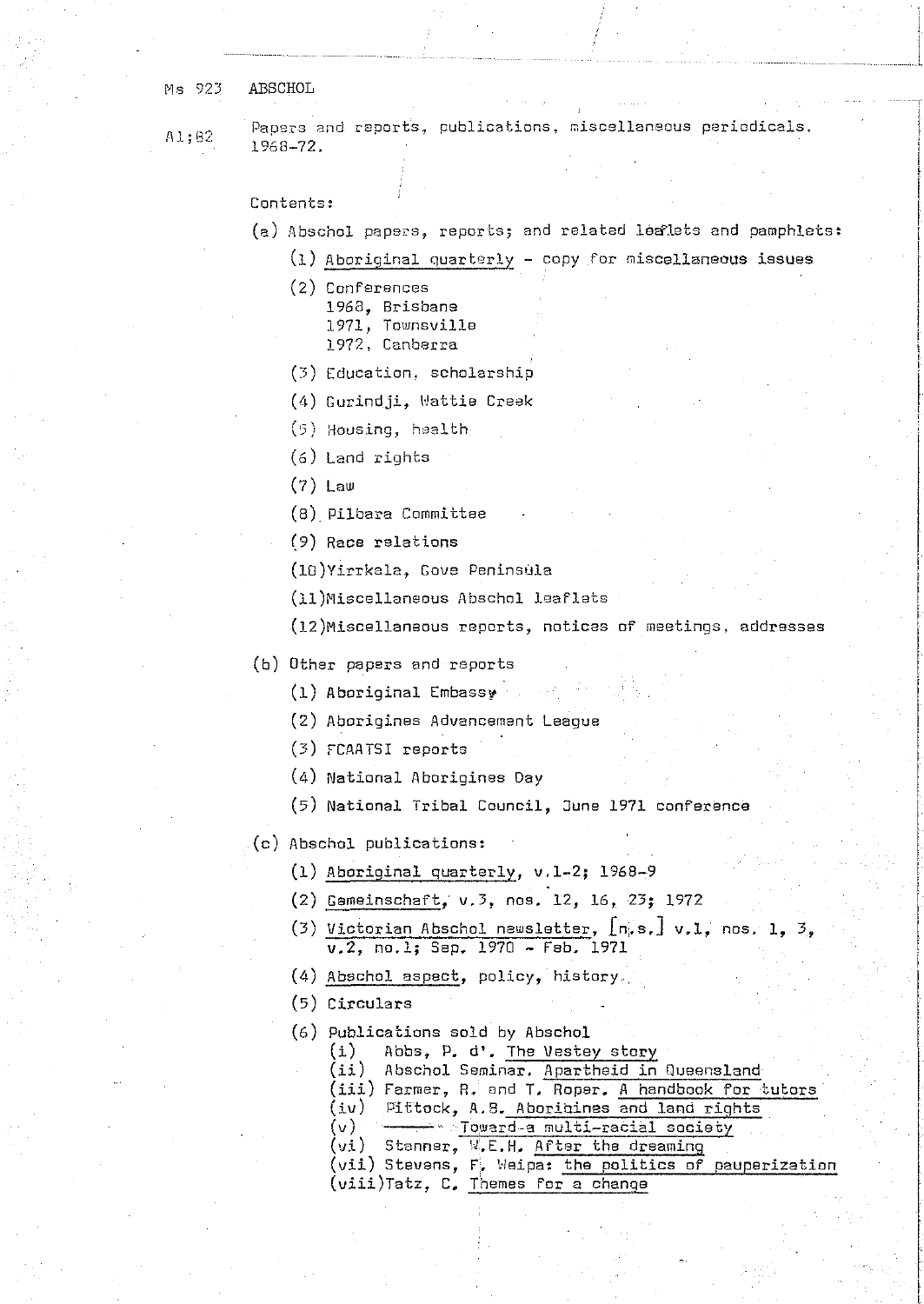- $(d)$  Children's essays and poems on Aborigines 69 submitted for a competition.
- (e) Newspaper clippings, 1968-72
- (f) Miscellaneous periodicals
	- (1) Aboriginal Education Council (N.S.W.) Newsletter. May 1969. [Sydney],
	- (2) Aborigines Advancement League (Victoria), Newsletter nos, 20-1, May-June 1969, Northcote, Vic.
	- (3) Australia, Commonwealth Capital Fund for Aboriginal Enterprises. Annual report. [l-3], 1968/9-1970/1, Canberra, 1969-70
	- (4) Black: ,,, a newspaper to.support the Aboriginal Embassy. July/Aug. 1972. [Canberra]
	- (5) Brisbane Aboriginal and Islandars^Tribal Council. Monthly reports, July/Aug. 1970, [Brisbana]
	- *(6)* Bunji, no 9, Hay 1972. Darwin
	- $(7)$  China reconstructs. v. 21, no. 12, Dec. 1972. Peking, China Welfare Institute
	- (5) Cold Comfort, v. 1, no, 3, 3une 1972, M&lhourna, Australian Union of Students
	- (9) Consultative Committea on Aboriginal Education, New South Wales, Newsletter, Feb, 1969, [Sydney]
	- (10) Direct action, no, 38, 29 Mar. 1973, Glebe, N.S.W,
	- (11) Duran-duran (messenger): newsletter of the Aboriginal Education Council (N.5,W.) Glebe, N.S.W. no,?, 1970; Dac. 1970j Autumn 1971; August 1971; Now. 1971.
	- (12) Identity, v.l, no,3, 3an, 1972. Mosman, N.S,W. Aboriginal Publications Foundation, Inc.
	- (13) Indian affairs: a progress report from the Commissioner of Indian Affairs, 1967. [Washington, D,C,J
	- $(14)$  Kunmanggur, nos, 1, 3, 5, 1969-70; no. 8, Sept, 1971. Canberra, Office of Aboriginal Affairs.
	- $(15)$  National kooriar. v.l, no. 14, 1970. Northcote, National Tribal Council.
	- (16) National U, v. 8, nos. 2-6, 16 Mar. 9 June 1972; 26 Mar. 1973, Melbourne, Australian Union of Students.
	- (17) New dawn: a magazine for the Aboriginal people of New South Wales, v. 1, nos. 2-3, 9; v. 2, no. 11; v. 3, no. 2, 1978-2. Sydney,
	- (18) Neucleus. v. 25, no. 2, April 1971. [Armidale. N.S.W.]
	- (19) Objective: Justice,  $v, 2,$  no,  $3, v, 3,$  nos. 1,  $3-4; v. 4, no, 1;$ July 1970-Jan/Mar. 1972, [l\)eiu York], United Nations Office of Public "Information.
	- (20) Origin: an independent newspaper for Aborigines and Islanders.,. Glenalg, S.A. v.3, nos.1, 4, Sep., Dec.1970; v.4, nos.5-8, Jan. May 1971; v.5, nos.1, 3, Oct.1971, Mar.1972.
	- (21) Our news, v,13, no,21, 15 Nov. 1971, Konedobu, Papua
	- (22) Quadrant, nos. 73i, 76, Sep,/0ct. 1971-Mar./Apr. 1972, Sydnay.